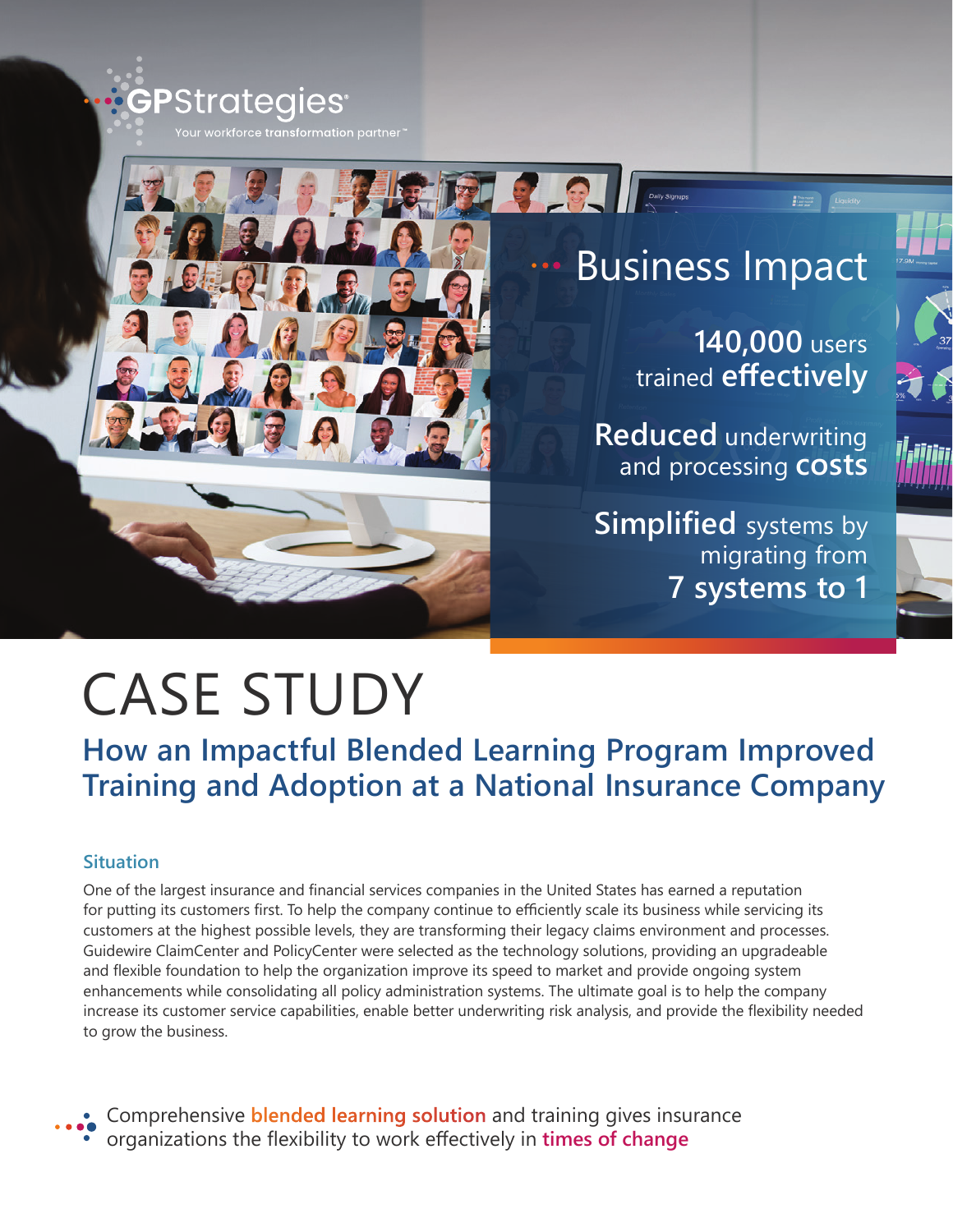#### **The Challenge**

The insurance provider wanted a partner to help support and augment their training and performance teams. There were several challenges to overcome to achieve this transformation:



**Audience:** The audience consisted of both internal and independent agents who sold the company's products and services. The training needed to support both audiences while being accessible, enjoyable, and impactful to keep all agents engaged. This system was rolled out on a state-by-state basis, including independent rules and regulations for states and regions that needed to be accounted for in the training materials.

Affiliates S



**Project Length:** The timeline needed to be compact. The training materials needed to address upgrades to the system as well as changes from the previous version of the software.



**Multiple Learning Management Systems:** Halfway through the project, the organization switched their learning management system; however, they didn't retire the original system, which meant multiple LMSs needed to operate effectively and still deliver consistent and effective training.

### **GP Strategies® Solution**

GP Strategies has been the insurance provider's strategic performance partner for more than six years and provided experienced instructional designers to augment their training and performance teams. These teams used a blended combination of Captivate eLearning simulations and courses, instructor-led materials, job aids, quick reference guides, and a unique virtual training environment to address the challenges noted above.

- 1. The GP Strategies team implemented and maintains a Virtual Training Office (VTO) that accompanies the implementation of Guidewire PolicyCenter. The VTO is a replica of the live system and was designed to engage all insurance agents and internal Associates, supporting agents, project teams, business users, and the training teams in three ways:
	- Supplemental hands-on face-to-face training.
	- Free-play training for Agents and Associates to practice various business processes using step-by-step information cards.
	- As a replacement when other testing environments are down or are not available for access. The VTO environment is used in order to create and validate job aids and CBTs by accessing a live system with no down time.
- 2. To support the agents on the transition to Guidewire, the GP Strategies team created PolicyCenter specific documents for the internal K-Base system, a database of potential and actual questions and responses, to account for the differences by region and state. The team also contributed by assisting the Help Desk in the weeks after launch via group chat with issues raised by the agents and the business, updating the database of questions and answers based on these interactions.
- 3. The needs of the organization are continually evolving so it was critical that the GP Strategies training lead is involved in most design meetings and has a first-hand look at what is changing. They then are responsible for accounting for these updates in five areas:
	- Training material updates for the upcoming implementation
	- Training material creation for the deltas between the old and new system for those who received training already
	- VTO system and data updates
	- K-Base updates
	- Live Chat for Agents updates
- 4. Because there were multiple LMS systems, the GP Strategies team made sure to account for different needs while developing training materials, creating materials to accommodate both versions of the LMS.